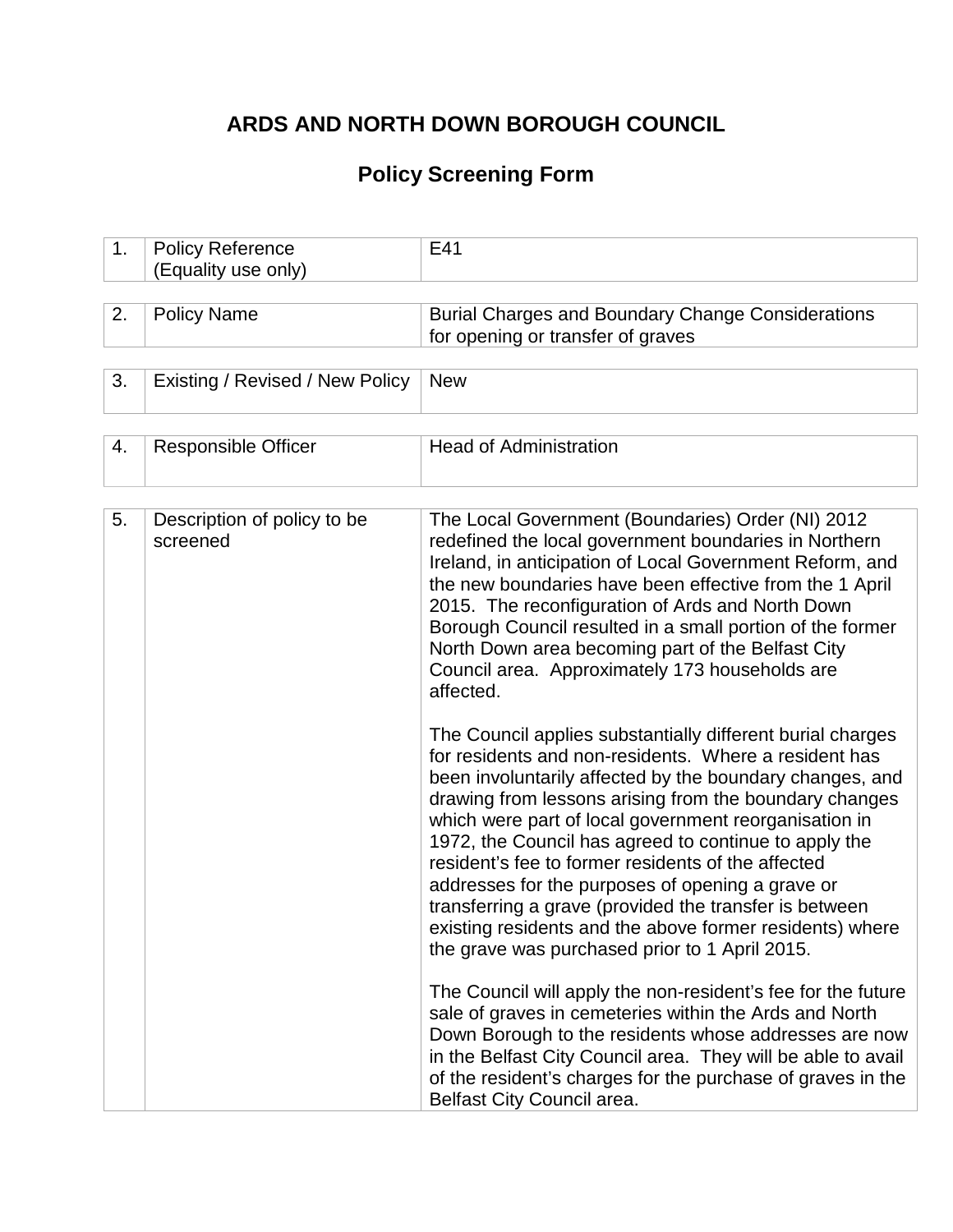|    | Aims and<br>Expected Outcomes – what is<br>the Policy expected to<br>achieve?                                                                                                                                                                                                                    | To ensure residents that were involuntarily affected by the<br>Boundary changes of 2015 are not disadvantaged in the<br>opening or transfer of the graves which they already are<br>in possession of.                                            |
|----|--------------------------------------------------------------------------------------------------------------------------------------------------------------------------------------------------------------------------------------------------------------------------------------------------|--------------------------------------------------------------------------------------------------------------------------------------------------------------------------------------------------------------------------------------------------|
| 6. | Section 75 categories which<br>might be expected to benefit<br>and how they may benefit.                                                                                                                                                                                                         | All Section 75 categories will benefit from the clarity the<br>policy provides.                                                                                                                                                                  |
| 7. | Factors which could contribute<br>to / detract from the intended<br>aims / outcomes of the Policy<br>when being implemented                                                                                                                                                                      | If the policy is not implemented in the manner as intended                                                                                                                                                                                       |
| 8. | The main stakeholders on<br>which the policy will impact.<br>For example, Employees,<br><b>Potential Service Users and</b><br><b>Community Groups</b><br>Consider the internal and<br>external impacts (either actual<br>or potential) and comment, or<br>list, information where<br>appropriate | The Council, Council employees, those who owned<br>graves in the area that was formerly North Down Borough<br>Council, Undertakers and residents of the legacy Council<br>areas of Castlereagh Borough Council and North Down<br>Borough Council |

| -9. | Please provide details of other policies which have a bearing on this one. |  |  |  |
|-----|----------------------------------------------------------------------------|--|--|--|
|     | Owned by:                                                                  |  |  |  |
|     | Council<br>E 12 Burial Rules                                               |  |  |  |
|     |                                                                            |  |  |  |
|     |                                                                            |  |  |  |

| 10. | Available evidence (quantitative and qualitative) considered as important to encourage |                                                                                                                                 |  |
|-----|----------------------------------------------------------------------------------------|---------------------------------------------------------------------------------------------------------------------------------|--|
|     | completion in relation to:                                                             |                                                                                                                                 |  |
|     | <b>Religious Belief</b>                                                                | In the purchase of a Right of Burial the details on each relevant                                                               |  |
|     | <b>Political Opinion</b>                                                               | resident does not monitor them in relation to Section 75.<br>However data on records may indicate marital status and<br>gender. |  |
|     | <b>Racial Group</b>                                                                    |                                                                                                                                 |  |
|     | Age                                                                                    |                                                                                                                                 |  |
|     | <b>Marital Status</b>                                                                  |                                                                                                                                 |  |
|     | Sexual orientation                                                                     |                                                                                                                                 |  |
|     | Men & Women                                                                            |                                                                                                                                 |  |
|     | generally                                                                              |                                                                                                                                 |  |
|     | <b>Disability</b>                                                                      |                                                                                                                                 |  |
|     | <b>Dependents</b>                                                                      |                                                                                                                                 |  |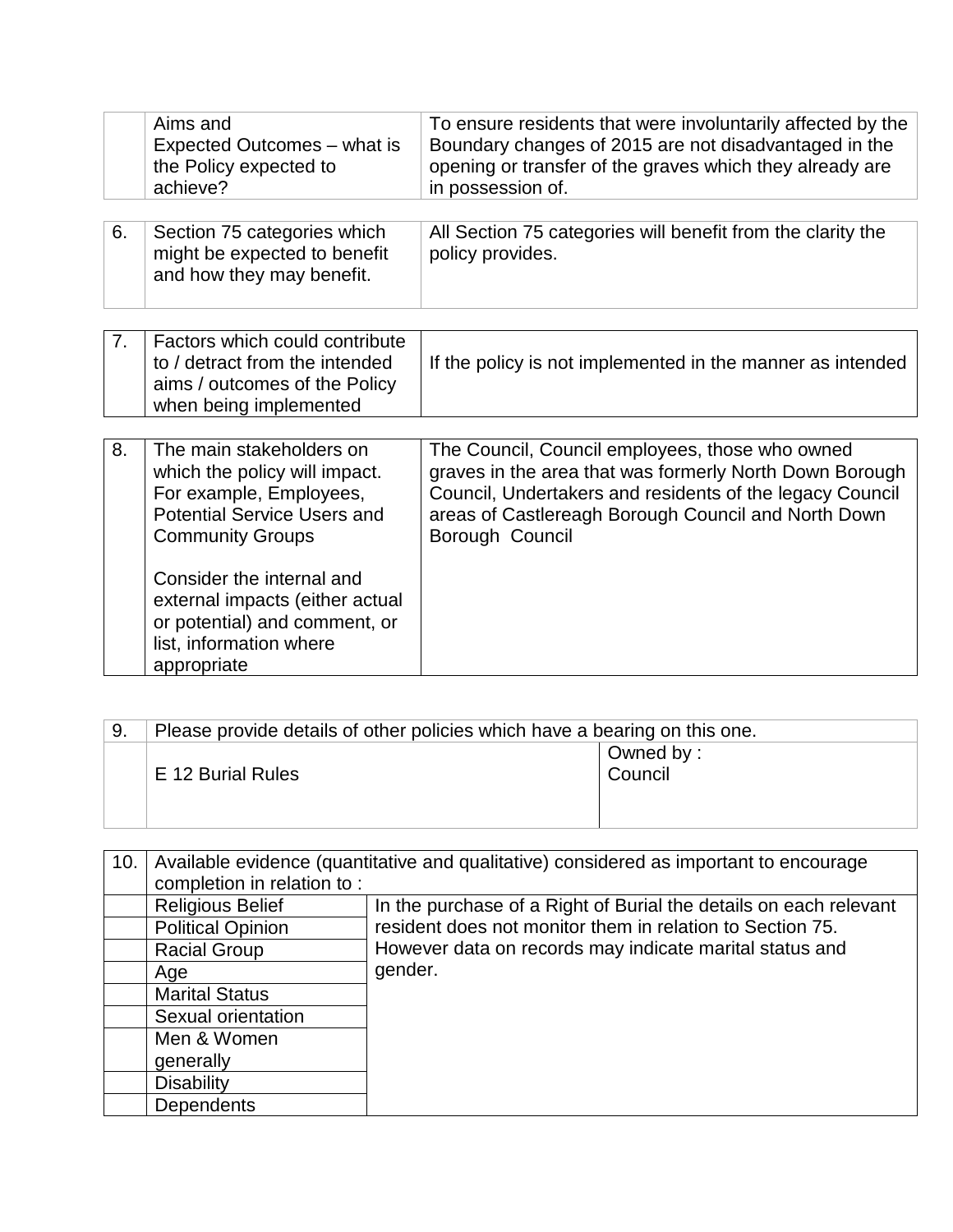| 11. | Based on data previously provided what are the needs, experiences and priorities for each |                                                                    |  |
|-----|-------------------------------------------------------------------------------------------|--------------------------------------------------------------------|--|
|     | of the following categories, in relation to this policy/decision?                         |                                                                    |  |
|     | <b>Religious Belief</b>                                                                   |                                                                    |  |
|     | <b>Political Opinion</b>                                                                  | This data is not relevant to the purchase of a right of burial nor |  |
|     | <b>Racial Group</b>                                                                       | the transfer/sale/opening of a right of burial                     |  |
|     | Age                                                                                       |                                                                    |  |
|     | <b>Marital Status</b>                                                                     |                                                                    |  |
|     | Sexual orientation                                                                        |                                                                    |  |
|     | Men & Women                                                                               |                                                                    |  |
|     | generally                                                                                 |                                                                    |  |
|     | <b>Disability</b>                                                                         |                                                                    |  |
|     | <b>Dependents</b>                                                                         |                                                                    |  |

## **Does this Policy require an Equality Impact Assessment?**

| 1. | What is the likely impact on equality of opportunity for each of the Section 75 categories? |                  |                  |
|----|---------------------------------------------------------------------------------------------|------------------|------------------|
|    |                                                                                             | Detail of Impact | Level of Impact  |
|    |                                                                                             |                  | Minor/Major/None |
|    | <b>Religious Belief</b>                                                                     |                  | <b>None</b>      |
|    | <b>Political Opinion</b>                                                                    |                  |                  |
|    | <b>Racial Group</b>                                                                         |                  |                  |
|    | Age                                                                                         |                  |                  |
|    | <b>Marital Status</b>                                                                       |                  |                  |
|    | Sexual orientation                                                                          |                  |                  |
|    | Men & Women                                                                                 |                  |                  |
|    | generally                                                                                   |                  |                  |
|    | <b>Disability</b>                                                                           |                  |                  |
|    | Dependents                                                                                  |                  |                  |

| 2. | Are there opportunities to better promote equality of opportunity for people within the<br>Section 75 equality categories? |                                                                                                                      |                          |  |
|----|----------------------------------------------------------------------------------------------------------------------------|----------------------------------------------------------------------------------------------------------------------|--------------------------|--|
|    |                                                                                                                            | If "Yes", provide details                                                                                            | If "No", provide details |  |
|    | <b>Religious Belief</b>                                                                                                    | No, as this policy will affect all who have a Right of Burial<br>in the Borough at April 2015 in an equitable manner |                          |  |
|    | <b>Political Opinion</b>                                                                                                   |                                                                                                                      |                          |  |
|    | <b>Racial Group</b>                                                                                                        |                                                                                                                      |                          |  |
|    | Age                                                                                                                        |                                                                                                                      |                          |  |
|    | <b>Marital Status</b>                                                                                                      |                                                                                                                      |                          |  |
|    | Sexual orientation                                                                                                         |                                                                                                                      |                          |  |
|    | Men & Women generally                                                                                                      |                                                                                                                      |                          |  |
|    | <b>Disability</b>                                                                                                          |                                                                                                                      |                          |  |
|    | <b>Dependents</b>                                                                                                          |                                                                                                                      |                          |  |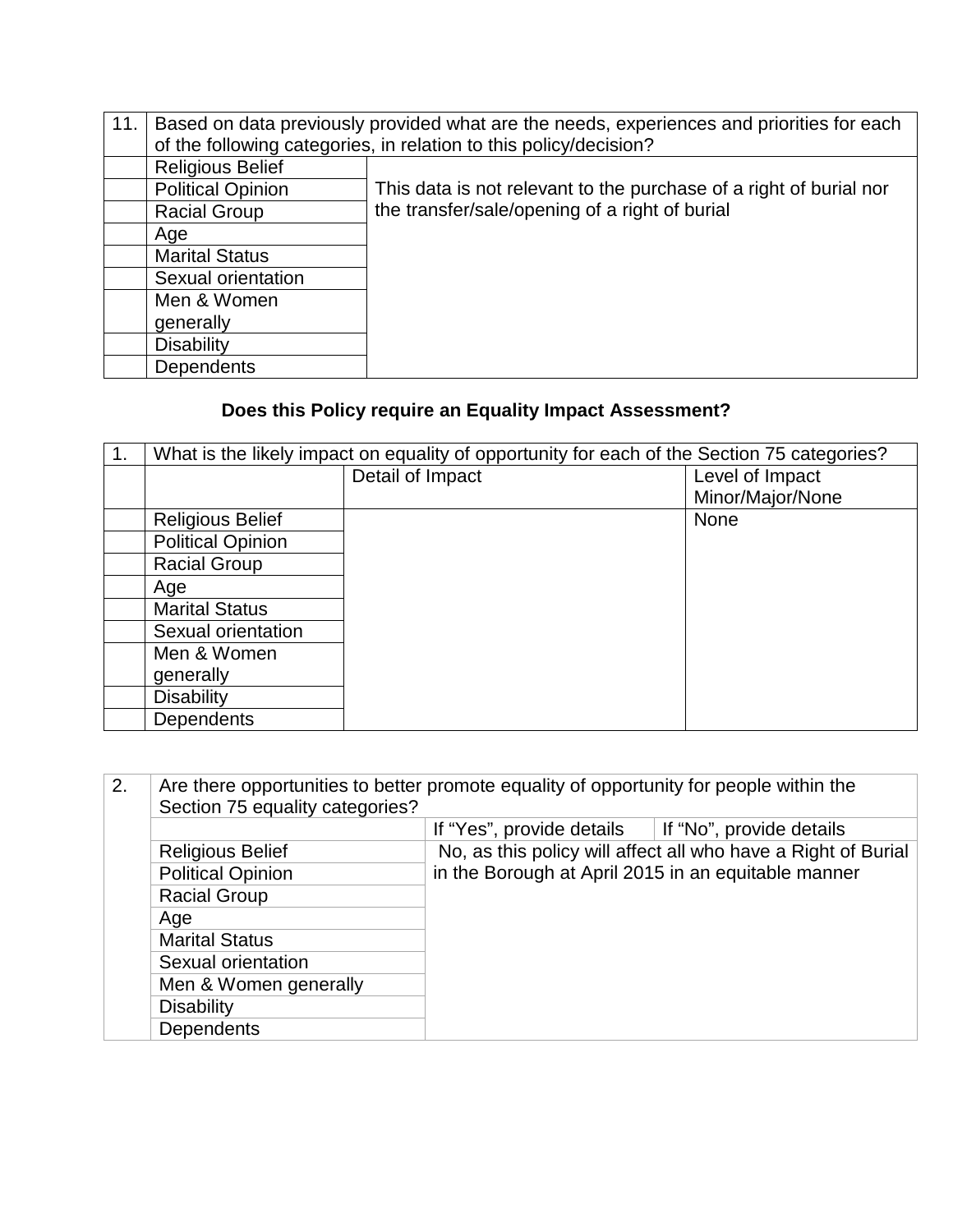| 3. | To what extent is the Policy likely to impact on Good Relations between people of different<br>religious belief, political opinion or racial group? |                                                                                                                   |  |  |
|----|-----------------------------------------------------------------------------------------------------------------------------------------------------|-------------------------------------------------------------------------------------------------------------------|--|--|
|    |                                                                                                                                                     | Details of Impact<br>Level of Impact<br>Minor/Major/None<br>This policy is not intended to promote Good Relations |  |  |
|    |                                                                                                                                                     |                                                                                                                   |  |  |
|    | <b>Religious Belief</b>                                                                                                                             |                                                                                                                   |  |  |
|    | <b>Political Opinion</b>                                                                                                                            |                                                                                                                   |  |  |
|    | <b>Racial Group</b>                                                                                                                                 |                                                                                                                   |  |  |

4. Are there opportunities to better promote Good Relations between people of different religious belief, political opinion or racial group? If "Yes" provide details | If "No" provide details Religious Belief Political Opinion No Racial Group

### Additional Considerations

| Multiple Identity<br>Considerations                                                                                                                                        | Details of Impact or potential impact (Positive/Negative)                          |
|----------------------------------------------------------------------------------------------------------------------------------------------------------------------------|------------------------------------------------------------------------------------|
| Are there any potential impacts<br>of the policy decision on<br>people with multiple identities?<br>(e.g. disabled minority ethnic<br>persons)                             | This policy will impact on all identified previous residents<br>in the same manner |
| Where appropriate provide<br>details of data on the impact of<br>the policy on people with<br>multiple identities.<br>Specify relevant Section 75<br>categories concerned. |                                                                                    |

| Does this proposed policy<br>provide an opportunity to:                                                                                                               | Yes / No | Explain your reasoning:                                                                                                                                                                                                                       |
|-----------------------------------------------------------------------------------------------------------------------------------------------------------------------|----------|-----------------------------------------------------------------------------------------------------------------------------------------------------------------------------------------------------------------------------------------------|
| better promote positive<br>$\blacksquare$<br>attitudes towards disabled<br>people<br>increase participation by<br>$\blacksquare$<br>disabled people in public<br>life | Yes      | The policy ensures all those to whom the<br>policy applies are treated in an equitable<br>manner and information is made available<br>in a range of formats where a need is<br>identified and reasonable adjustments are<br>made if requested |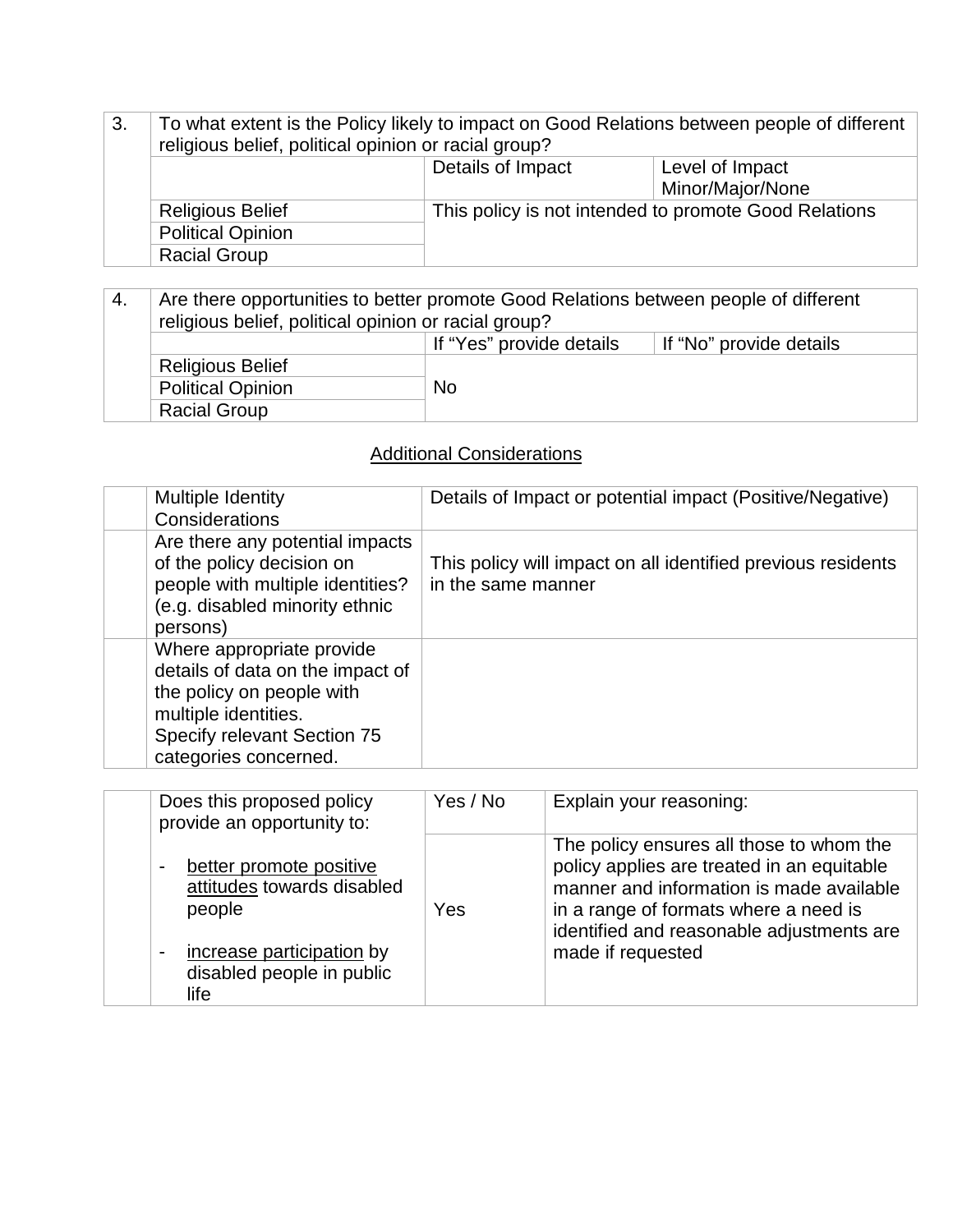#### Monitoring Arrangements

Section 75 places a requirement on the Council to have equality monitoring arrangements in place in order to assess the impact of policies and services, help identify barriers to fair participation and to better promote equality of opportunity.

| Outline what data you could<br>collect in the future in order to<br>monitor the impact of this<br>policy / decision on equality,<br>good relations and disability<br>duties | Information on those transferring or selling or opening the<br>Right of Burial in line with Council policy on monitoring<br>service users |
|-----------------------------------------------------------------------------------------------------------------------------------------------------------------------------|-------------------------------------------------------------------------------------------------------------------------------------------|
|-----------------------------------------------------------------------------------------------------------------------------------------------------------------------------|-------------------------------------------------------------------------------------------------------------------------------------------|

#### Consideration of Human Rights

The Human Rights Action 1998 brings the European Convention on Human Rights (ECHR) into UK and, therefore, Northern Ireland. Indicate below any potential *adverse impacts* that the policy / decision may have in relation to human rights issues

| Right to Life                                                            | Article 2               |  |
|--------------------------------------------------------------------------|-------------------------|--|
| Prohibition to torture, inhuman or degrading<br>treatment                | Article 3               |  |
| Prohibition of slavery and forced labour                                 | Article 4               |  |
| <b>Right to Liberty and Security</b>                                     | Article 5               |  |
| Right to a Fair and Public Trial                                         | Article 6               |  |
| Right to no punishment without due legal<br>process                      | Article 7               |  |
| Right to respect for private and family<br>life, home and correspondence | Article 8               |  |
| Right to freedom of thought, conscience and<br>religion                  | Article 9               |  |
| Right to freedom of Expression                                           | Article 10              |  |
| Right to freedom of peaceful assembly and<br>association                 | Article 11              |  |
| Right to marry and found a family                                        | Article 12              |  |
| The prohibition on discrimination                                        | Article 14              |  |
| Protection of property and enjoyment of<br>possessions                   | Protocol 1<br>Article 1 |  |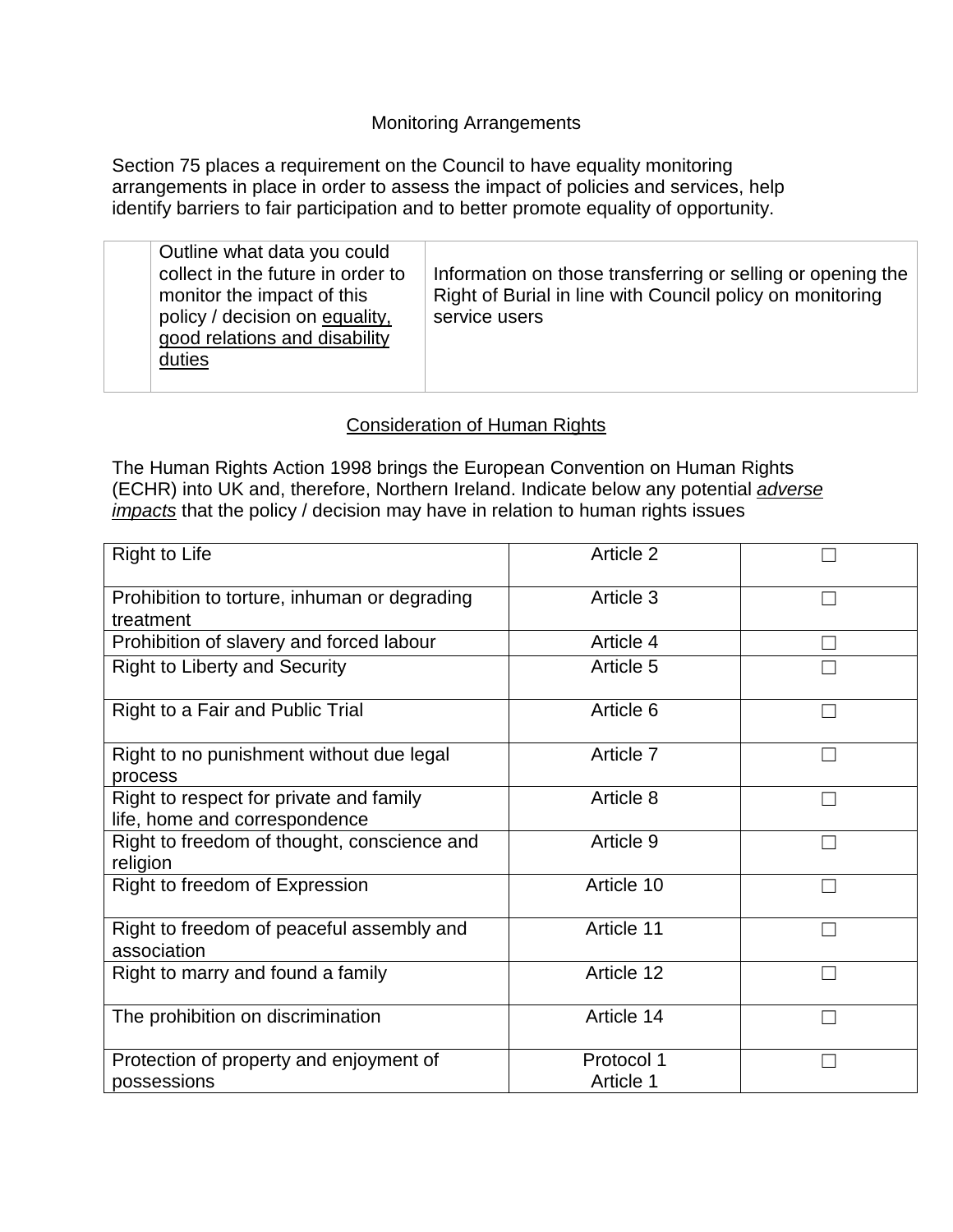| Right to education                | Protocol 1 |  |
|-----------------------------------|------------|--|
|                                   | Article 2  |  |
| Right to free and secret election | Protocol 1 |  |
|                                   | Article 3  |  |

| Please explain any adverse<br>impacts on human rights that<br>you have identified?                         |  |
|------------------------------------------------------------------------------------------------------------|--|
| Please indicate any ways in<br>which you consider the policy<br>positively promotes Human<br><b>Rights</b> |  |

I can confirm that the proposed policy / decision have been screened for:-

| Equality of opportunity and good relations |
|--------------------------------------------|
| Disabilities duties; and                   |
| Human rights issues                        |

On the basis of the answers to the screening questions, I recommend that this policy / decision is:-

| X | Screened Out - No EQIA necessary (no impacts)     |
|---|---------------------------------------------------|
|   | Screened Out – Mitigating Actions (minor impacts) |
|   | Screened In - Necessary to conduct a full EQIA    |
|   | Please detail actions to be taken:                |

Screening assessment completed by:-

Name: Amanda Martin Title: Head of Administration Date: 2 September 2015 Signature: